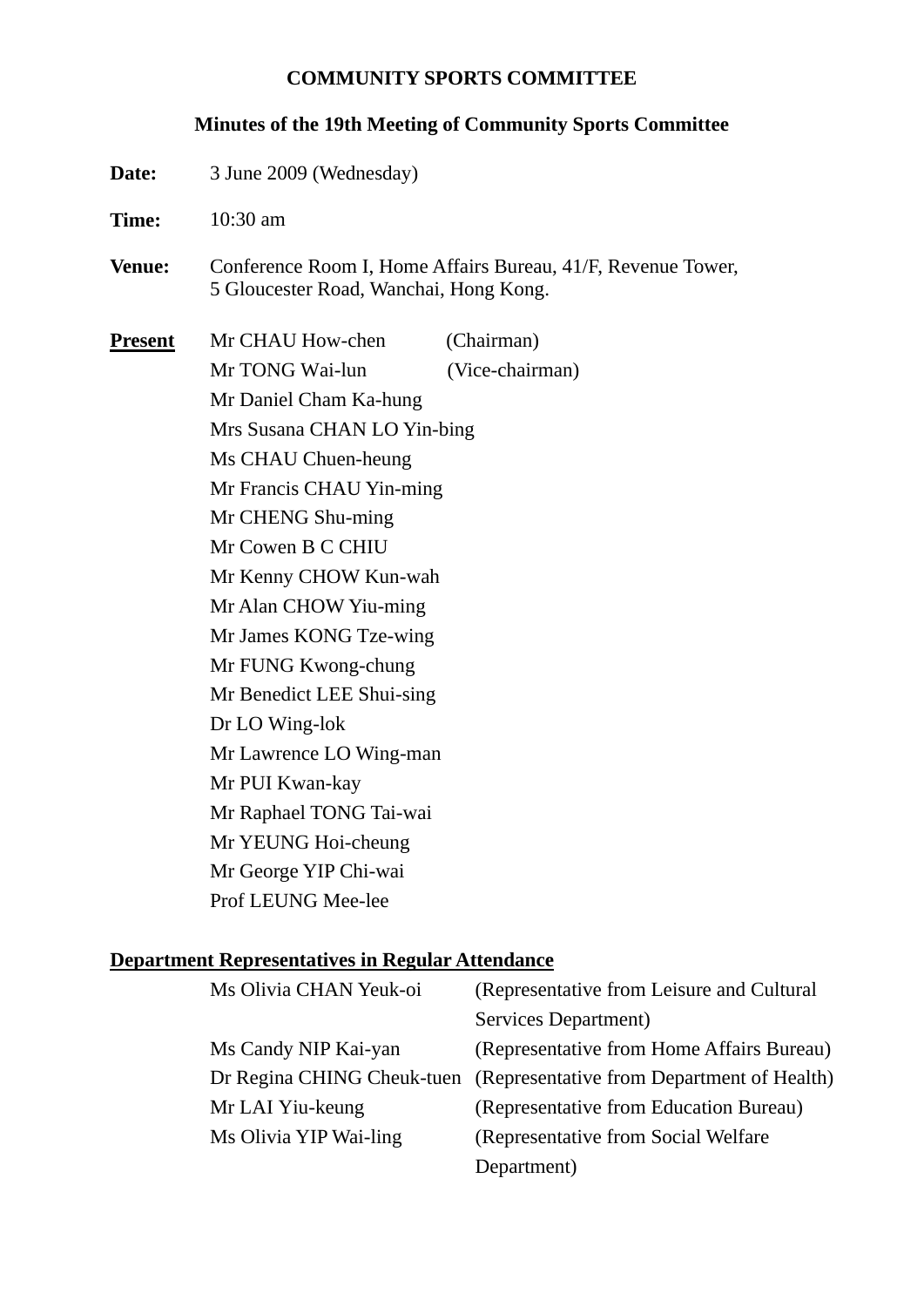Ms Iris YICK Pui-yin (Representative from Home Affairs Department)

#### **Absent with Apologies**

Mr Norman CHAN Shui-tim Prof CHEUNG Siu-yin Mrs Laura LING LAU Yuet-fun Mr LIU Ah-chuen

### **In Attendance**

|                      | Mr Thomas CHOW Tat-ming (Leisure and Cultural Services Department)    |
|----------------------|-----------------------------------------------------------------------|
|                      | Mr Vincent LIU Ming-kwong (Leisure and Cultural Services Department)  |
| Mr Jonathan McKINLEY | (Home Affairs Bureau)                                                 |
|                      | Mrs Kane LI CHOI Wing-kwan (Leisure and Cultural Services Department) |
| Ms LAM Sau-ha        | (Leisure and Cultural Services Department)                            |
| Ms LOK Kit-ha        | (Secretary) (Leisure and Cultural Services                            |
|                      | Department)                                                           |

# **Opening Remarks**

1.1 The Chairman welcomed all Members and representatives from various government departments to the Meeting. He also welcomed Mr. Jonathan McKINLEY, and Ms Candy NIP of the Home Affairs Department, who attended the meeting for the first time.

# **Item 1: Confirmation of the Minutes of the 18th Meeting of the CSC**

2.1 The draft minutes of the 18th meeting was sent to Members for comment by fax on 14 May by the Secretariat and hitherto no proposals for amendments had been received. As there was no amendment proposed at the meeting, the Chairman announced that the minutes of the 18th meeting was endorsed.

#### **Item 2: Matters Arising**

# **(i) Report of the 2nd Hong Kong Games Organising Committee**

3.1 The 2nd Hong Kong Games (HKG) had completed successfully. The Chairman thanked the 18 District Councils (DCs), the Sports Federation and Olympic Committee of Hong Kong, China (SF&OC), relevant National Sports Associations (NSAs), members of the 2nd Hong Kong Games Organising Committee (OC) and members of the Community Sports Committee (CSC) for their full support to the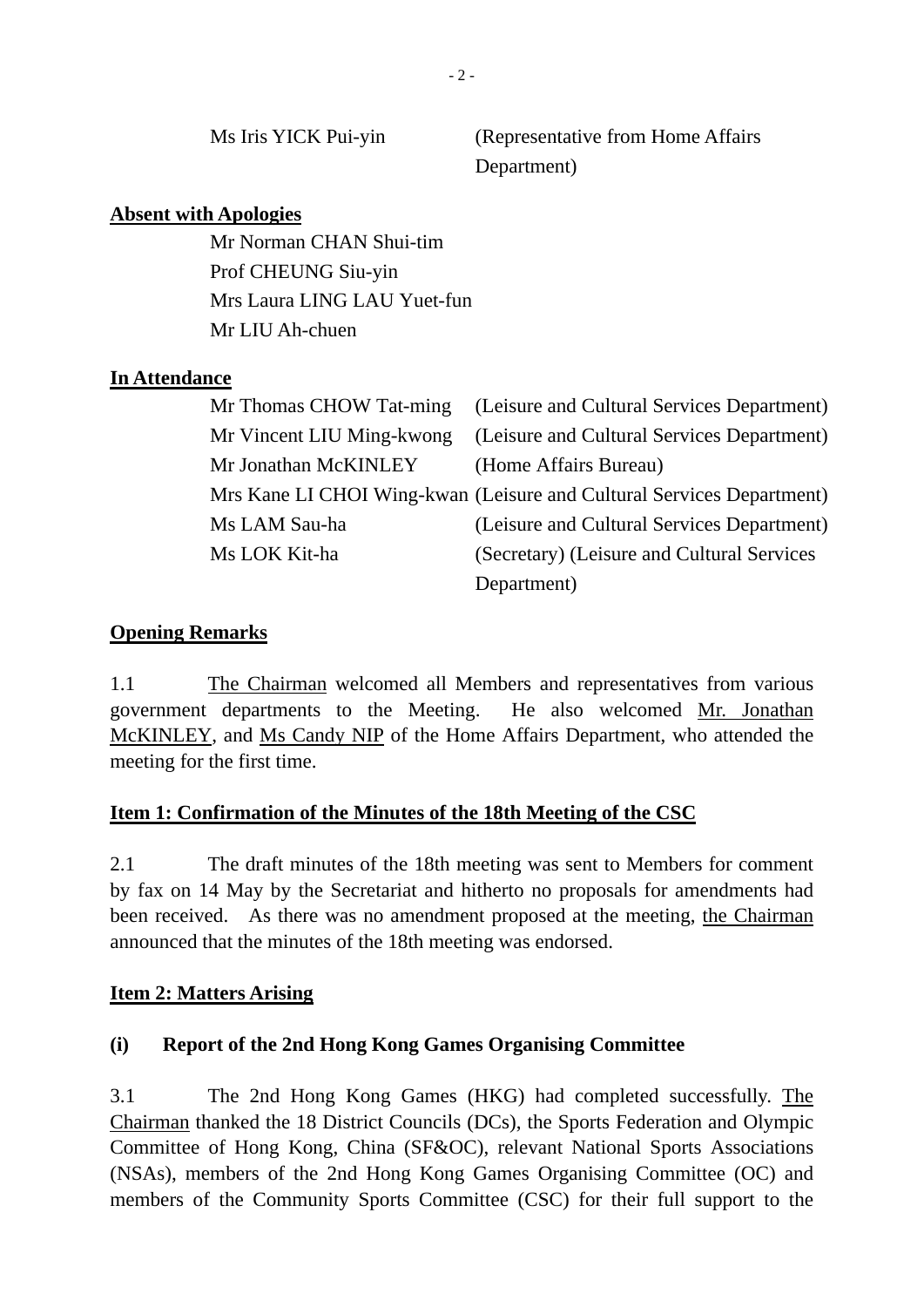smooth completion of the 2nd HKG. He invited Mrs Kane LI, the Secretary General of the OC, to report on the implementation of the 2nd HKG.

- 3.2 Mrs Kane LI reported various key focal areas of the 2nd HKG as follows:
	- (a) All competitions and related activities of the 2nd HKG had completed successfully. A total of 2 307 athletes from the 18 districts took part in six competition events including athletics, swimming, badminton, table tennis, basketball and tennis. Yuen Long District won the "Overall Champion of the 2nd Hong Kong Games." She asked Members to read the results of all competition events presented in the meeting. A total of 14 districts won awards in the Games.
	- (b) With regard to publicity, after a wide coverage of the opening ceremony in the media, the OC continued to disseminate updates of the 2nd HKG to the public through different channels by broadcasting APIs on the HKG on trains, buses and in stadiums of the Leisure and Cultural Services Department (LCSD). Updates of various activities and sports competitions of the HKG were also disseminated through newspapers, radios, televisions and the dedicated website of the HKG.
	- (c) The OC had organised various activities for community-wide participation, including a launching ceremony, voting for "My Favourite Sporty District", guessing the "Overall Champion of the 2nd HKG", "Elite Athletes Demonstration and Experience Sharing Sessions", "Cheering Competition for the 18 Districts", a grand opening ceremony and a closing ceremony cum prize presentation ceremony. An award for "The District with the Greatest Participation in the 2nd HKG" and "Dynamic Moments Photo Contest" were new activities introduced this year. These activities attracted over 160 000 participants in total.
	- (d) As for sponsorship, the OC had received a total sponsorship of about HK\$900,000 in cash and in kind from seven organisations for various OC projects. There were four lists of district sponsors from Tsuen Wan, Central & Western, Tai Po and Yau Tsim Mong.
	- (e) The Secretariat would collect views on the 2nd HKG from various sectors of the community including participating units and co-organisers through different channels. The OC would hold an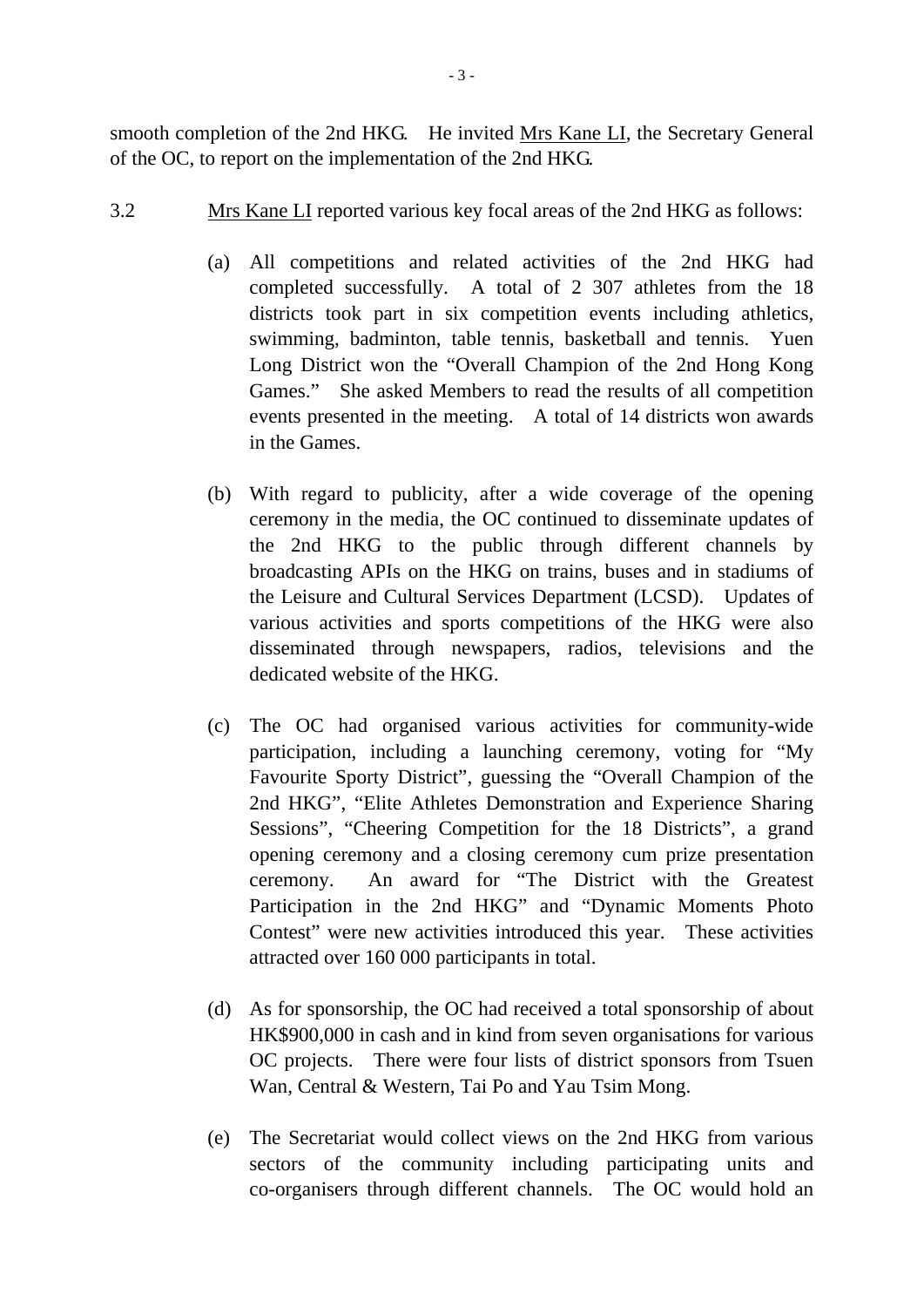evaluation meeting in July and present a report on the review of the 2nd HKG in the next CSC meeting.

3.3 The Chairman congratulated Yuen Long District for winning the "Overall Champion of the 2nd Hong Kong Games", and other prize wining districts. He said that the OC would thoroughly review the arrangements for the 2nd HKG and submit an evaluation report in the next meeting. He invited Members to give their views on the organisation of the 2nd HKG.

3.4 On behalf of the Government, Mr Thomas CHOW, the Director of Leisure and Cultural Services, thanked the Chairman and all Members for their efforts in organising the 2nd HKG. Under the devoted leadership of the Chairman, the 2nd HKG marked a record high number of competition events and participants. He appreciated whole-heartedly the efforts of all relevant parties and believed that the next HKG would be a greater success under the leadership of the Chairman.

3.5 The Chairman thanked Mr CHOW for his appreciation of the work done by the OC. He said that competitions were very fierce because lots of athletes took part in the HKG this year. Many people attended the competition venues wearing identical clothes designed for the event to support their respective districts, so the atmosphere was very lively on the spot. He expected that the next HKG would be an even greater success.

3.6 Mr. Jonathan McKINLEY noted that the results of some districts were remarkably well and asked if the LCSD make a preliminary analysis of the success factor(s) of those prize winning districts.

3.7 Miss Olivia CHAN of the LCSD opined that the support from the DCs was very important. Apart from the support from the LCSD, various DCs had provided their teams with additional resources to prepare for the HKG. She said that the LCSD might help study the success factor(s) of the prize winning districts for reference by other districts with the aim of increasing the competitiveness of all districts. As Yuen Long District was the overall champion, she invited Mr Daniel CHAM, a Yuen Long District councillor, to share the experience of success of his District.

3.8 Mr Daniel CHAM was of the view that the efforts made by athletes were the most important. He said that to prepare for the HKG, the Yuen Long District Council had provided its team with many additional resources to intensify their training and increase publicity at district level such as organising a flag presentation ceremony and other related activities. He said that the Yuen Long District Sports Association was a local sports association and one of the three major bodies in Yuen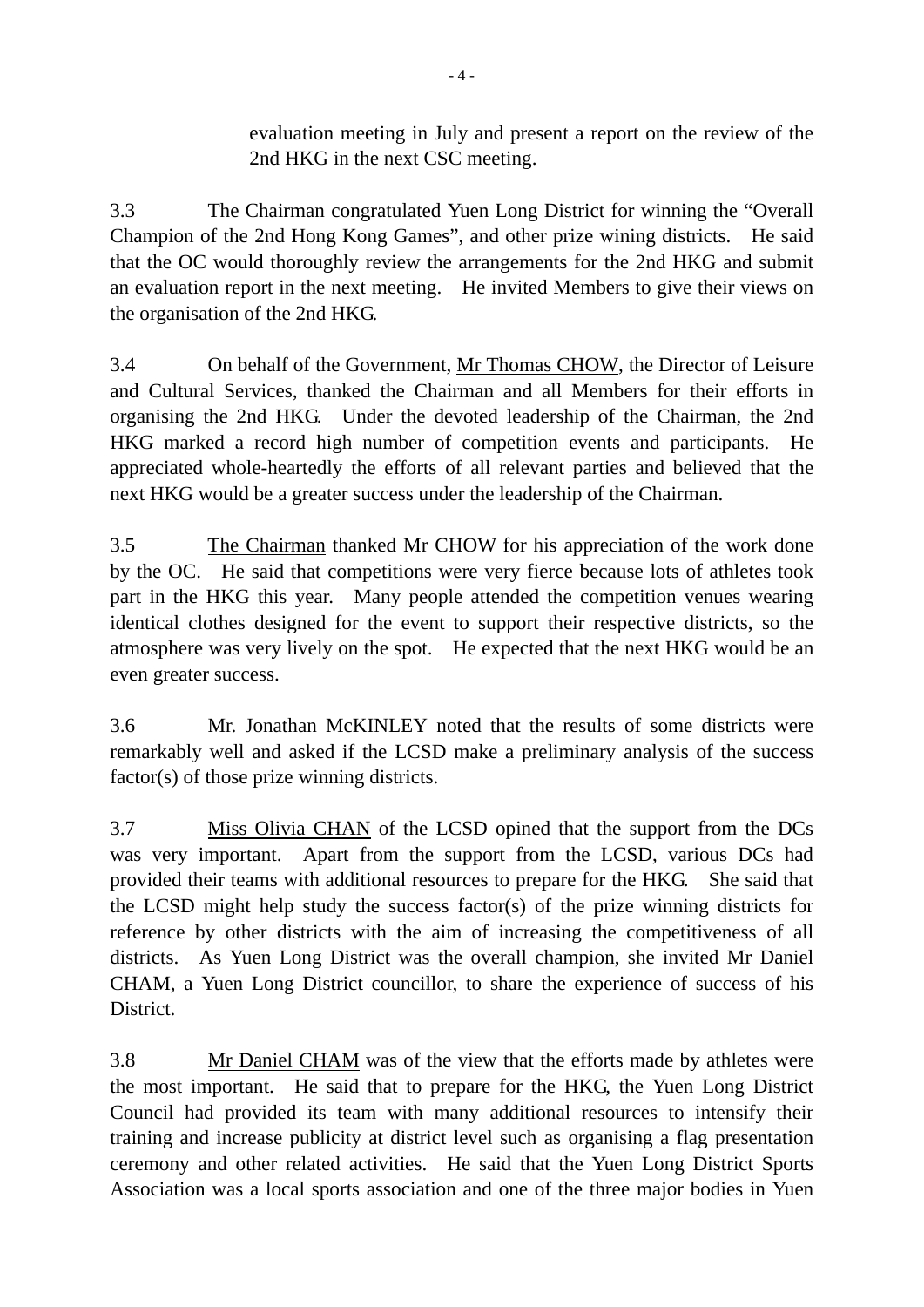Long District. The District Council attached great importance to and staunchly supported the Association by allocating generous funds to the latter for organising different trainings and activities.

3.9 Mr CHENG Shu-ming, the Honorary President of the Yuen Long District Sports Association, said that the Association had co-operated closely with NSAs and helped them solve problems in relation to venues, referees and finance. He was of the view that close co-operation between NSAs and local sports associations was a contributory factor to desirable results.

3.10 Mr TONG Wai-lun, the Vice-Chairman, said that all district teams had given their best shot in the HKG competitions and District Leisure Services Offices their full support to their respective district teams. He thought that the HKG was a complete success and the atmosphere of the presentation ceremony was very good. He suggested that the competition events and results of HKG be showed on televisions for wider publicity.

3.11 Mr Cowen CHIU stated that water sports facilities were available in many districts. He suggested that water sports such as rowing, canoeing, sailing and windsurfing be introduced in the 3rd HKG.

3.12 The Chairman said that several NSAs had already suggested that their sports be included in the 3rd HKG. The OC would have detailed discussions with the relevant NSAs about the competition events of the 3rd HKG.

3.13 Mrs Susana CHAN opined that the HKG was organised to provide athletes of the 18 districts with an opportunity to polish their skills through competitions. She said that inter-district competitions were organised annually in the New Territories (NT) to provide teams therein with more opportunities to compete and warm up for the HKG. Therefore, the results of the NT districts were more favourable. She suggested that urban districts consider organising inter-district competitions to provide their teams with more opportunities to compete.

3.14 Mr Francis CHAU said that the HKG would become more viewable with the participation of A1 basketball players but the competitiveness of an event would be affected. He suggested that the OC discuss the eligibility requirements for athletes with the relevant NSAs to see if the skill level of athletes or participation of athletes from districts should be given the utmost consideration. He also reflected that instructor's fees were insufficient and the relevant arrangement was far from clear. He suggested that DCs should be informed as soon as possible of the arrangement for instructor's fees so that funding could be earmarked accordingly. Further, he thought that broadcasting the preparation work for the Games in various DCs via RoadShow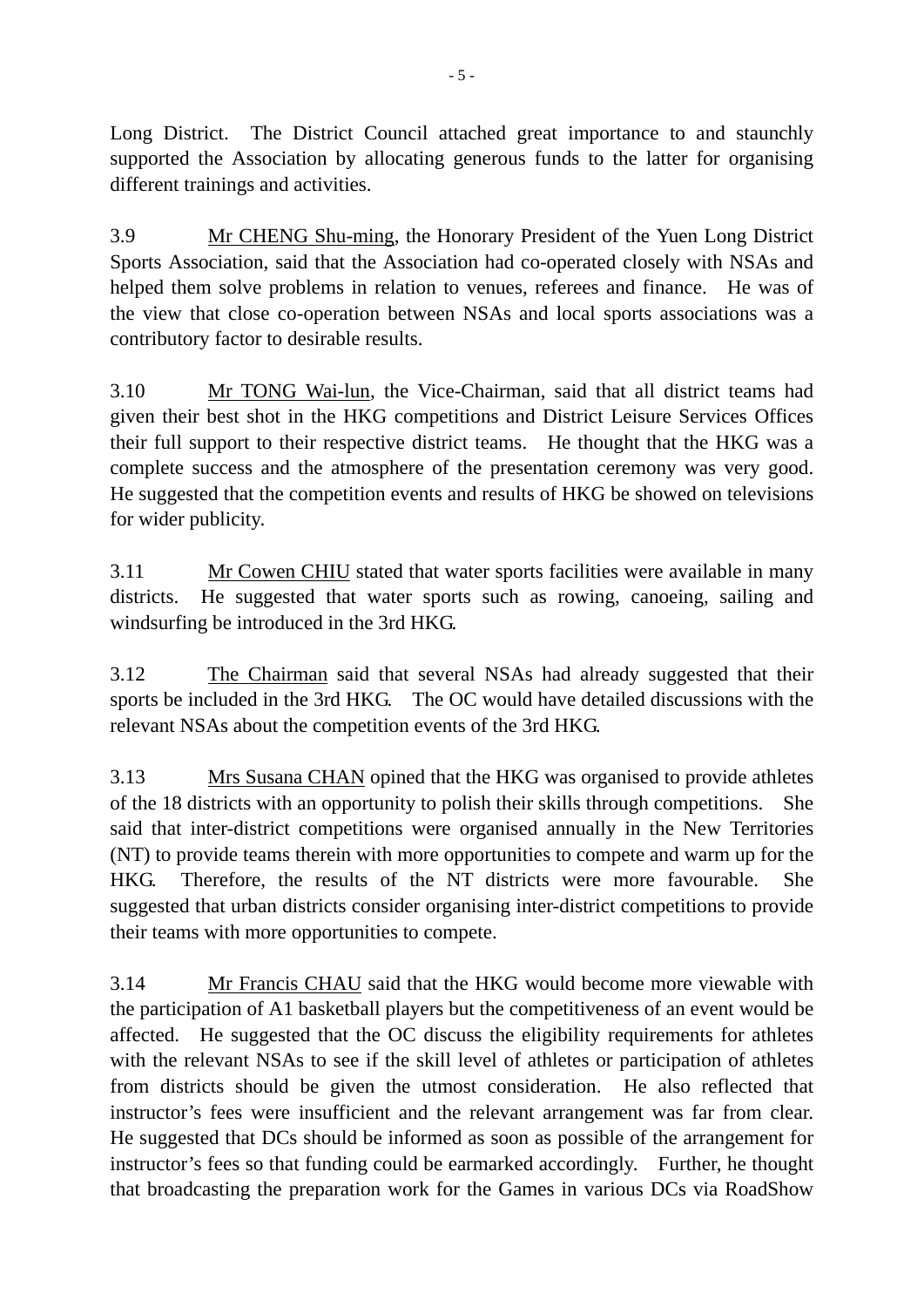and inviting elite athletes to give support were good arrangements. As public participation was important, he suggested that publicity at district level be increased to attract more spectators when competitions were staged. He hoped that the OC would provide the numbers of spectators of each session for future reference.

3.15 The Chairman said that any A1 basketball player who had not taken part in any high-level major event was eligible for the HKG. He mentioned a basketball competition between the Central & Western District and the Yau Tsim Mong District. There were more A1 basketball players in the team of the Central & Western District, but the competition was quite fierce. This proved that the will power of players was important. He was of the view that a higher participation rate of A1 basketball players would facilitate skill exchanges and create a more cheerful atmosphere.

3.16 In response to the issue of instructor's fees, Mrs Kane LI said that the LCSD had provided each district with same level of support, that is, the provision of three training sessions for each competition event and the relevant instructor's fees. DCs could allocate additional funding for more training sessions to meet the needs of individual district teams. She said that DCs would be informed of the arrangement for instructors as soon as possible in future to facilitate their operation.

3.17. Mr YEUNG Hoi-cheung said that as most of the athletes were students and most students sat for examinations in May, he suggested that the competitions be held during the non-examination period.

3.18 Mr FUNG Kwong-chung remarked that the 2nd HKG was a complete success. Regarding the eligibility requirements for athletes, he said that athletes must reside at their respective districts. He reflected that some of the athletes who should have represented Wong Tai Sin District became team members of other districts eventually. He worried that the existence of a grey area might affect the original team spirits. He suggested that the OC consider relaxing the eligibility requirements for athletes so that any person who attended school, worked or resided at a district could represent that district. Besides, he said that the basketball coach of Wong Tai Sin District could not claim the instructor's fees because he was not a registered coach of the Hong Kong Basketball Association.

3.19 The Chairman thanked Members for their valuable opinions. Their suggestions would be forwarded to the OC for deliberation and reference by the next HKG.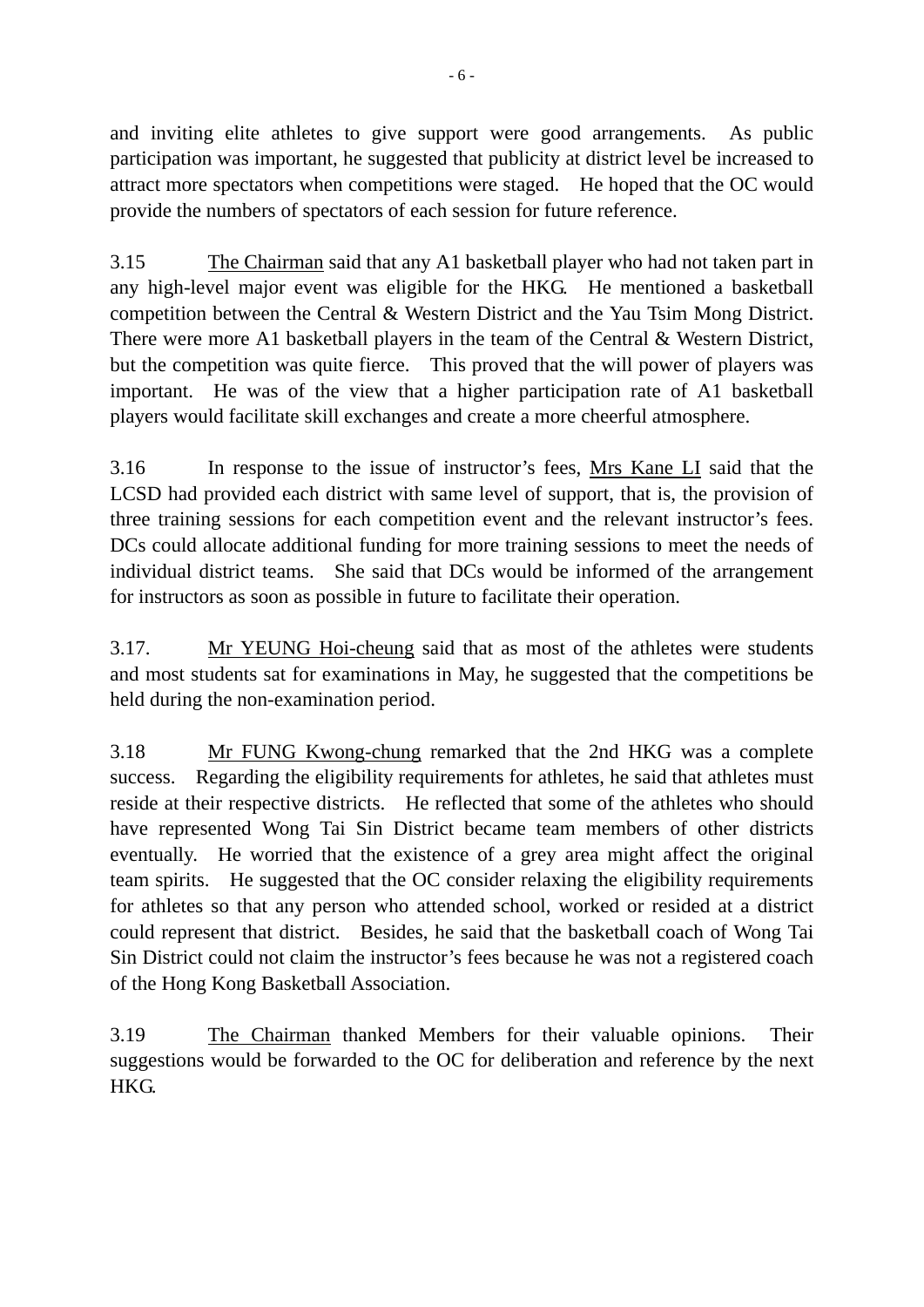# **Item 3: Follow-up Action Plan on Study on Sport for All – the Participation Patterns of Hong Kong People in Physical Activities (CSC Paper 2/09)**

4.1 The Chairman invited Dr LO Wing-lok, the convener of the Task Force to Follow up on the Study Report on the Participation Patterns of Hong Kong People in Physical Activities, to brief Members on CSC Paper 2/09.

4.2 Dr LO Wing-lok briefed Members on CSC Paper 2/09. He said that the Task Force had held two meetings and formulated future promotion strategies and specific work plans for "Sport for All" based on the recommendations of the Study. Targets for Phase I were the inactive population who would be encouraged through various channels to meet the physical and sports activity level of the "baseline indicator" as a starting point. It was hoped that with persistent efforts, they would achieve the ultimate goal of taking physical and sports activities every day. The relevant follow-up actions and recommendations would be implemented in two phases within five years. Through co-operation with various stakeholders in the community, more opportunities to participate in physical and sports activities would be offered to the public. The objective was to lower the ratio of the inactive population, thus achieving the ultimate goal of "Sport for All" in the community. Dr LO invited Ms LOK Kit-ha of the LCSD to brief Members on the promotion goals and strategies of the plan as well as follow-up actions on the promotion of public participation in physical and sports activities.

4.3 Ms LOK Kit-ha briefed Members by PowerPoint. The Chairman thanked the Task Force and invited Members to give their views.

4.4 Members gave their views on the contents of the paper. Their views and responses were summarised as follows:

- (a) Mr LAI Yiu-keung asked if the data collected from the Study had been published. He said that the Department of Health (DH) was studying the diet and physical activities of the public and planned to publish a report after October. He suggested that the data collected from the Study be sent to the DH for reference so as to strengthen co-operation.
- (b) Ms LOK Kit-ha of the LCSD replied that the Study Report had been presented to Members in the CSC meeting on 23 December 2008 and uploaded to the Internet. A detailed report on the Study would be released fully after a press conference to be held in due course.
- (c) Mr Benedict LEE opined that the follow-up action plan was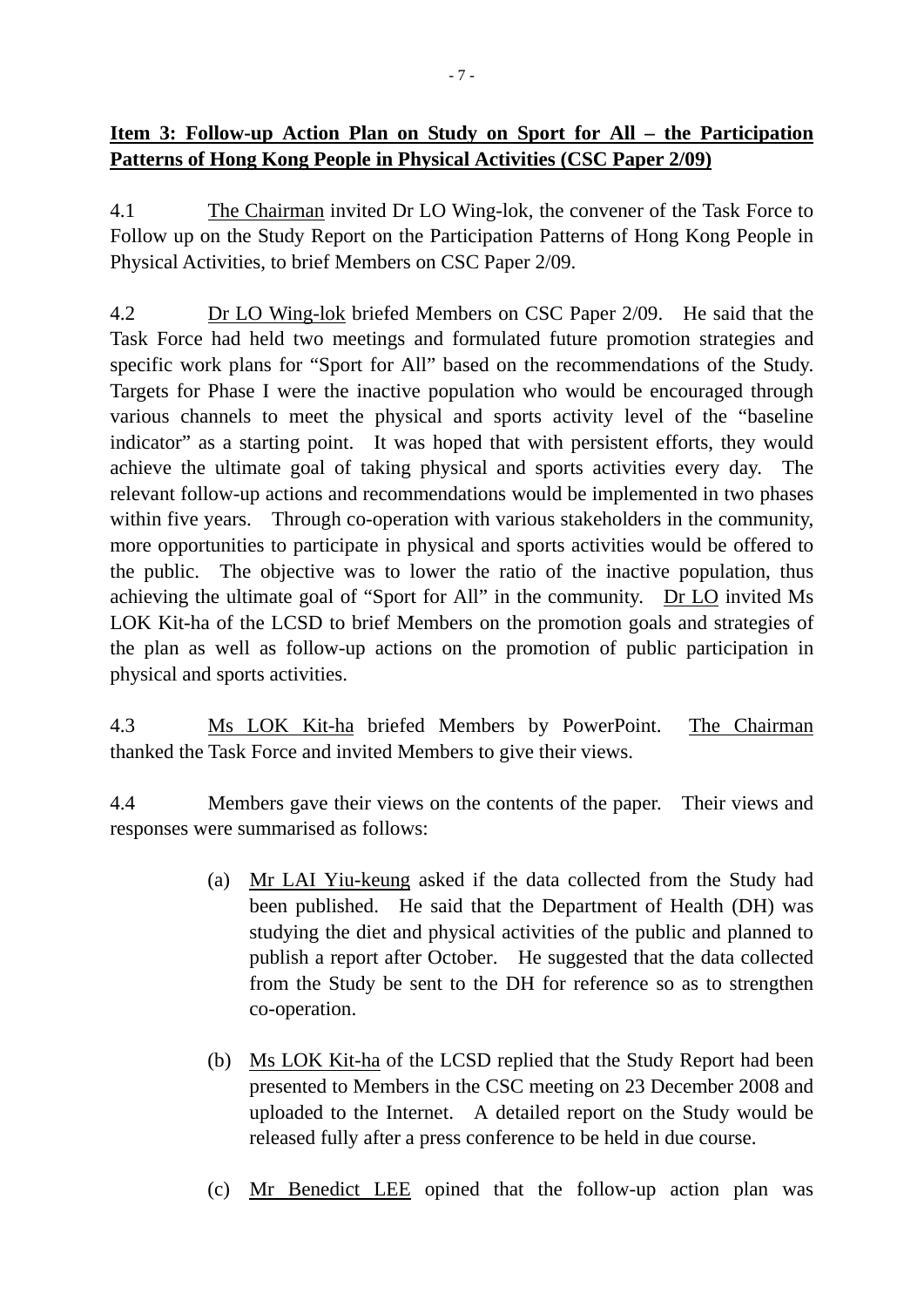invaluable. He was of the view that arrangements for facilities, provision of instructors and venue hiring charges were crucial for the promotion of public participation in recreation and sports activities. LCSD facilities were underused during non-peak hours but fell short of demand during peak hours. He suggested that the LCSD strengthen co-operation with schools and other organisations to formulate plans for better use of existing resources and providing user-friendly facilities for public use. He also suggested that the Government provide reasonable and convenient coaching services and reduce venue hiring charges or provide venues free of charge in order to encourage more people to take part in recreation and sports activities. Regarding the encouragement of business organisations to jointly promote "Sport for All", he was of the view that the relevant work was very important because staff heath mattered greatly to the operation of an organisation. However, except for some big business organisations which had already provided recreation and sports facilities for their staff, it was quite difficult to promote the issue in other business organisations. He suggested that detailed programme plans, including suggestions on how the relevant arrangements for facilities and instructors might be made, be provided for business organisations so as to encourage their active participation.

- (d) Ms Olivia CHAN of the LCSD responded that in Phase II the Administration would carefully consider how arrangements for facilities, instructors and venue hiring charges should be adjusted to encourage active public participation in sports activities. Regarding the better use of facilities, she said that the LCSD had allowed schools, NSAs and other non-governmental organisations to use its recreation and sports facilities free of charge during non-peak hours so as to vacate the facilities for other users during peak hours. She said that future major tasks included carefully reviewing the current method of venue allocation and introducing measures to facilitate public participation in sports activities and increase the ratio of active population.
- (e) Prof LEUNG Mee-lee was of the view that working pressure was one of the reasons for the low participation of the public in physical activities. She said that a doctoral candidate of the Hong Kong Baptist University had conducted a study one and a half year before on working pressure, participation in physical activities and health conditions of recreation and sports workers at managerial level in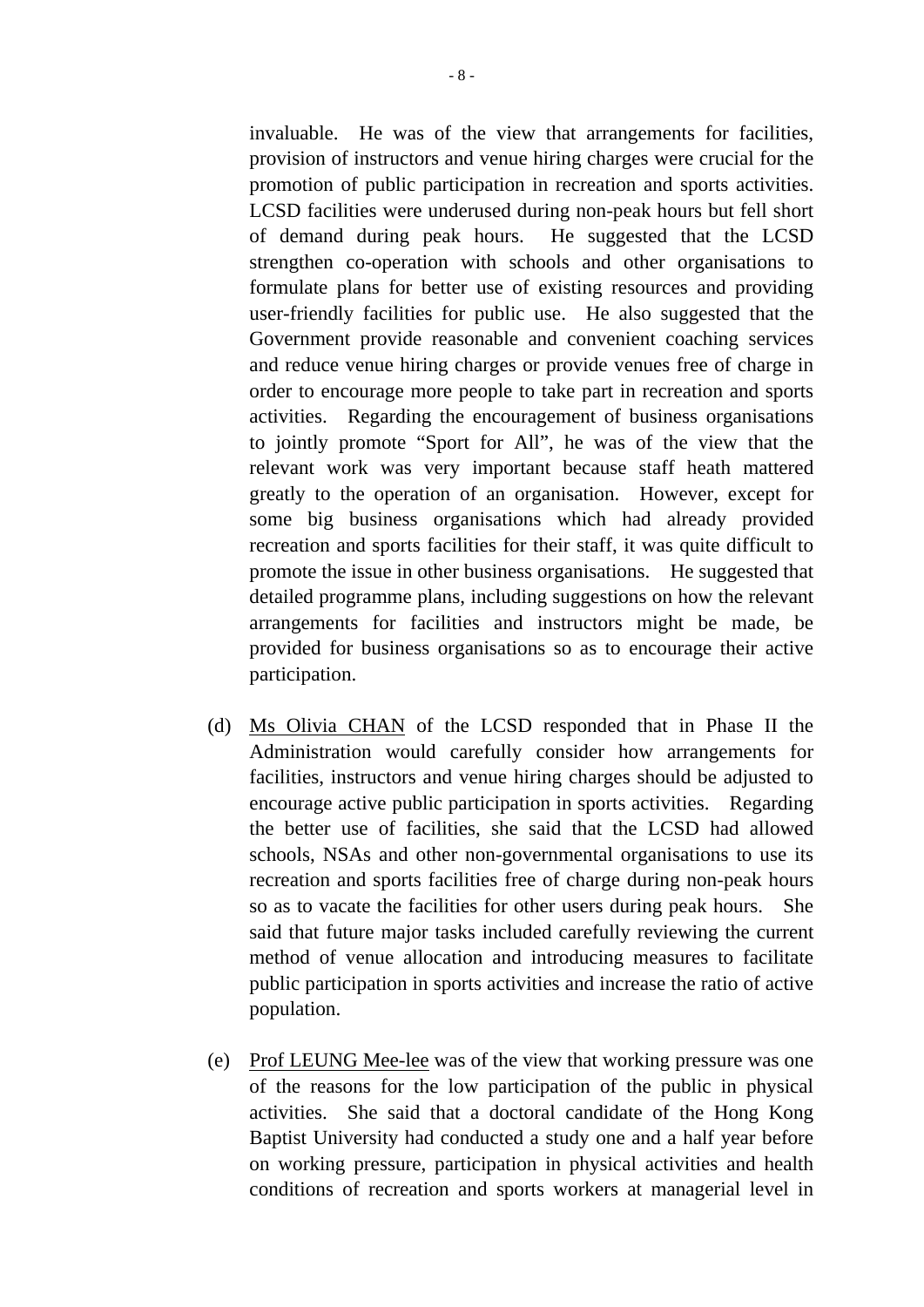three organisations including the LCSD, a profit-making organisation and a non-profit making organisation. Findings of the study showed that the LCSD staff had experienced the highest working pressure, thus affecting their interests in participating in physical activities. She thanked the LCSD for distributing the questionnaires and said that a summary of the study would be provided to the LCSD for reference.

- (f) Mr Kenny CHOW remarked that warm-ups and cool-downs were integral parts of any exercise. He was of the view that long working hours was a hindrance to exercise. He hoped that employers would be aware of this. He was also of the view that families were ideal targets for promotion of "Sport for All" in addition to District Councils, schools and business organisations and parents could guide their children or other family members to exercise more and develop exercise habits.
- (g) Mr Daniel CHAM opined that the promotion of "Sport for All" in business organisations, government departments and the public sector was quite difficult. As the work force made up 52.7% of the total population in Hong Kong, it was vital to enlist the active support of business organisations, government departments and the public sector. He suggested that government departments take the initiative and the Chief Executive or bureau heads take the lead in doing exercise and bring on a community effect through media coverage. He asked whether the Government could motivate various bureaus and departments to encourage their staff to participate in more recreation and sports activities, thus motivating the public sector to follow suit. Regarding the business sector, he suggested encouraging big enterprises through an award scheme to promote "Sport for All". In the case of small and medium enterprises, simple activities such as walking should be promoted. He suggested that the workforce be encouraged to walk more before or after work through publicity and an approach of "mastering simple sports before difficult ones" be adopted to promote community-wide participation step by step.
- (h) Dr Regina CHING asked Prof LEUNG Mee-lee about the study report on recreation and sports workers. She was of the view that the LCSD staff should have more opportunities to exercise due to their work. She hoped to have a better understanding of the study on the participation in physical activities and health conditions of the LCSD staff. She opined that sports culture was really important and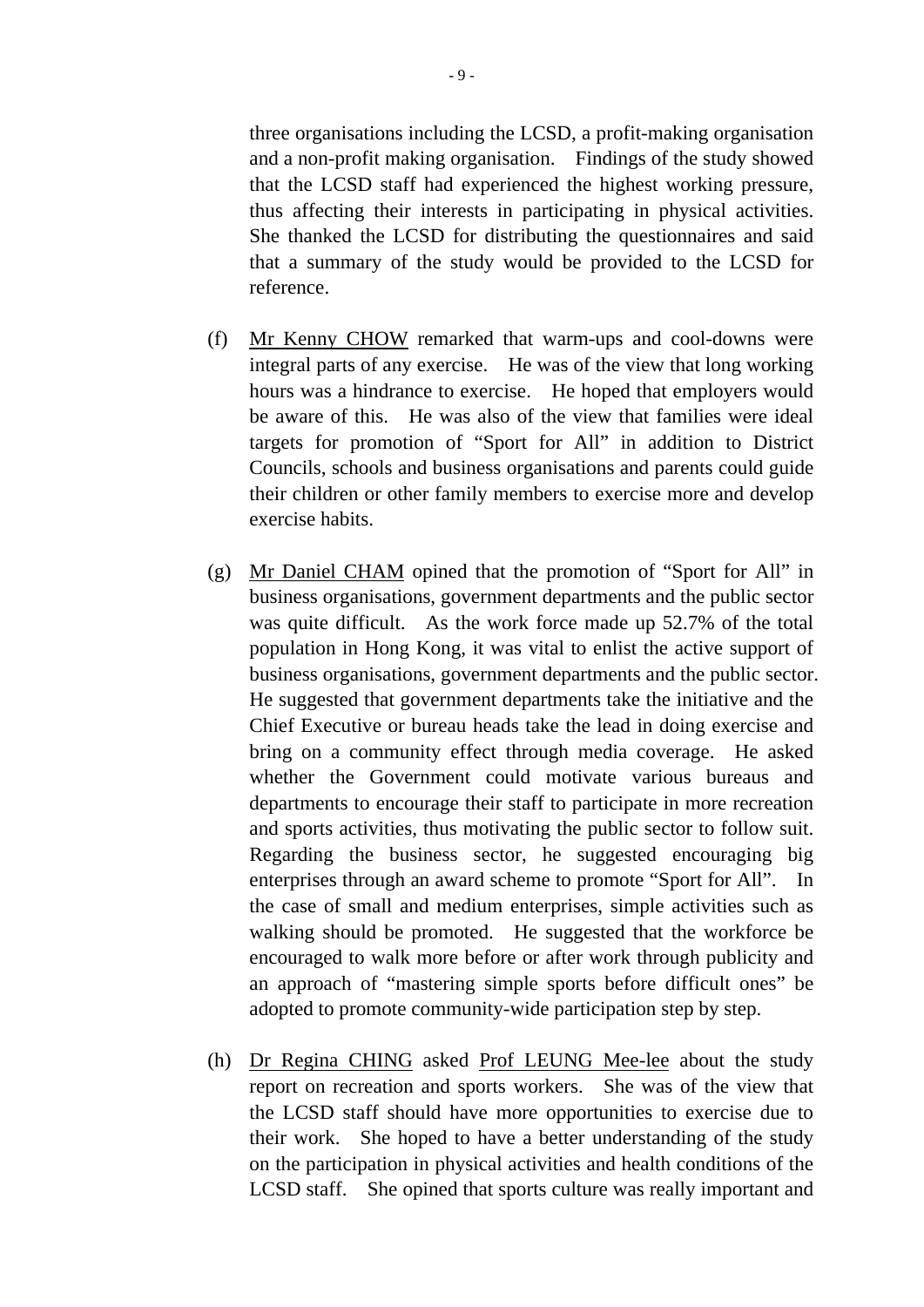it must tie in with the management culture to convince the business sector that employees' active participation in physical and sports activities would increase their productivity; thus encouraging active participation from the business sector. Implementation details could be examined further.

- (i) Prof LEUNG Mee-lee responded that the targets of this study were recreation and sports workers at managerial level. In addition to the LCSD staff, workers of the profit-making and non-profit-making organisations had frequent contacts with sports, so their opportunities to participate in physical activities was not less than those of their counterparts in the LCSD. She said that a summary of the study would be sent to Dr Regina CHING and the LCSD for reference. Prof LEUNG Mee-lee continued that the study had been conducted one and a half year before. The Olympic Torch Relay and preparation for the East Asian Games and other major events were being carried out by that time and the nature of the work of the LCSD staff was different from those of their counterparts in the profit-making and non-profit making organisations, so it was conceivable that the LCSD staff had experienced higher working pressure then.
- (j) Dr Regina CHING remarked that the working pressure of civil servants kept increasing due to rising expectations from the public. She was of the view that sports culture had been established in the LCSD which could be referred to for the promotion of sports activities at other levels.
- (k) Mr LAI Yiu-keung thanked the Task Force for formulating comprehensive strategies to promote physical and sports activities. His views on the paper were as follows:
	- (i) Regarding the introduction of the findings of the Study to kindergartens, primary and secondary schools in Hong Kong, he said that the Education Bureau (EDB) planned to organise seminars to promote healthy lifestyles among students in January or February 2010. Headmasters and teachers of primary and secondary schools were the initial targets. Staff of kindergartens might also be considered. He hoped to invite Dr LO Wing-lok, the convener of the Task Force, or other members of the Task Force to introduce the findings of the Study in the seminars. Regarding kindergartens, he said that most of the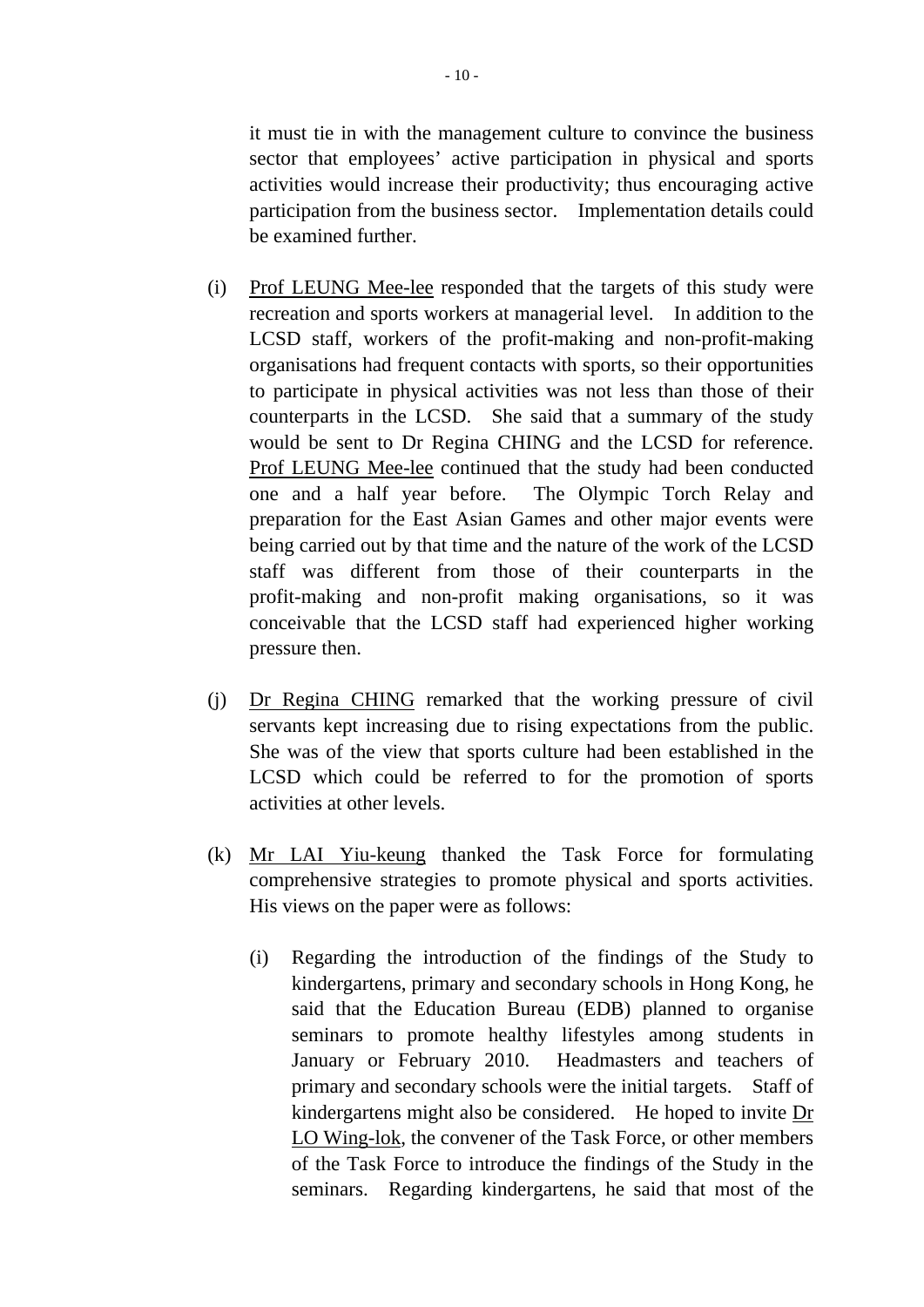kindergarten teachers had received training in early childhood education and other pre-service trainings, including how to guide pupils to carry out physical activities and other basic activities. Currently, pre-service trainings were provided mainly by the Hong Kong Institute of Education and the Hong Kong Polytechnic University. He also said that workshops would be organised for kindergarten teachers as proposed in the paper. As "workshop" was only a mode of training, he suggested that it be replaced with "training course".

- (ii) As regards major publicity campaigns, he mentioned that "Fitness for All in Support of EAG" would be held on August 8 and Prof CHEUNG Siu-yin suggested in the last meeting that a "Hong Kong Sports for All Carnival" be organised on December 5. He said that many schools had examinations in December every year. As school participation was indispensable, he suggested that such factor be taken into consideration in the selection of dates.
- (iii) Regarding the production of APIs and publicity materials, physical activities included daily activities that consumed energy. He suggested that students be encouraged through publicity to develop a healthy lifestyle in addition to doing more exercise. He was also of the view that childhood obesity could not be solved by exercise alone and studies showed that obesity was most obvious among blue-collar males. This indicated that establishing good dietary habits was important. He suggested that a message on healthy diet be disseminated to the public as well.
- (l) Mr George YIP said that he was engaged in work related to dancesport, which was not only a sport, but also a social, recreation, performance and cultural activity suitable for all ages and most places. He said that those who took part in dancesport, athletes or not, attained and maintained better health and body shapes. He was of the view that dancesport could help to further promote "Sport for All".
- (m) Mr. TONG Wai-lun opined that co-operation from other departments such as the EDB and the DH was required for the implementation of these four areas of work plan and better results would be achieved.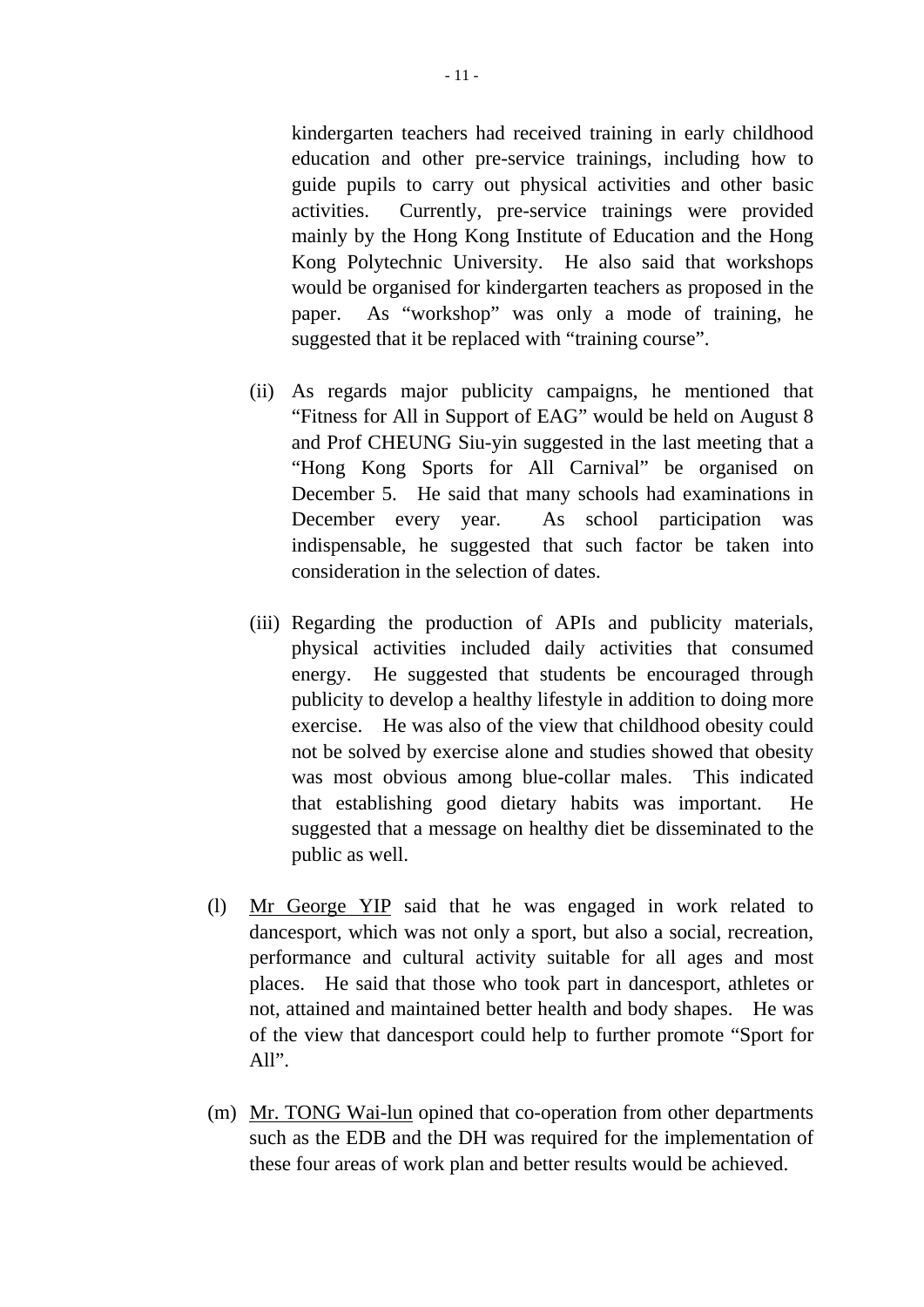4.5 The Chairman stated that the Task Force comprised representatives from various departments so as to collect different views. He thanked Members for their valuable suggestions and endorsement of the strategies and work plans proposed in the paper. The suggestions would be submitted to the Task Force for reference. According to the proposal of the paper, the LCSD would meet the Chairpersons of the 18 DCs and the Chairpersons of the respective District Facilities Management Committees/Culture and Recreation Committees in mid-June to introduce to them the findings of the Study and follow-up actions. A press conference would also be held. Findings of the Study and follow-up actions would be introduced to the 18 DCs with the aim of enlisting their support and jointly promoting "Sport for All" in the community. The Chairman thanked Dr LO Wing-lok for taking up the leading role of the Task Force and other members of the Task Force for their efforts.

### **Item 4: Any Other Business**

# **(i) Progress Report on Development of District Sports Activities with Local Characteristics**

5.1 Ms LOK Kit-ha of the LCSD reported that in 2009-2010, the 18 Districts would organise about 659 district activities with local characteristics, including fun days, training schemes, promotion activities and goodwill games, to encourage active public participation. Compared with 2008-09, the number of activities was increased by about 8%. Besides, to increase publicity and promote district sports activities with local characteristics, the LCSD had produced composite publicity posters and programme booklets and District Leisure Services Offices would also produce their own publicity materials to promote sports activities with local characteristics in their respective districts. She invited Members to refer to the publicity materials provided in the meeting.

# **(ii) Introduction of Fitness for All in Support of EAG and EAG exercise**

6.1 Ms LOK Kit-ha of the LCSD reported that to tie in with the "National Fitness Day" to be organised in the Mainland on August 8, the LCSD would organise a "Fitness for All in Support of EAG" in 18 designated sports centres across the territory on the same day. Programmes included physical fitness activities and the "EAG exercise". In support of the Hong Kong 2009 East Asian Games (EAG) and upon consideration of the view given by Prof CHEUNG Siu-yin in the last meeting, the LCSD had invited the Gymnastics Association of Hong Kong, China, to design the creative and sporty "EAG exercise" against the background of the 5th EAG theme song "You are the Legend". There were four levels of the "EAG exercise", namely Basic, Bronze, Silver and Gold to cater for various abilities of participants with different levels of physical movement. Participants might learn in a gradual fashion